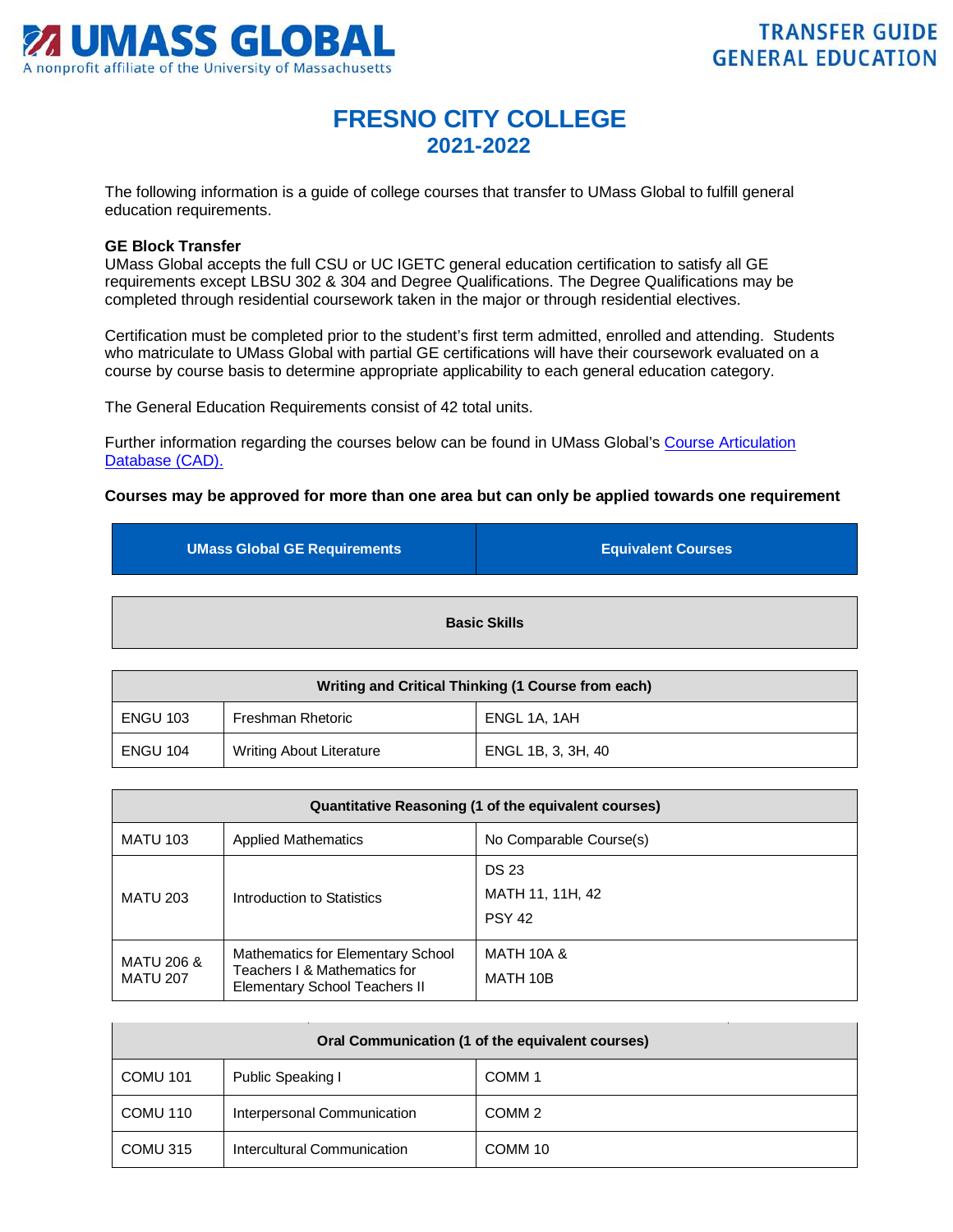| Oral Communication (1 of the equivalent courses) |                              |                         |
|--------------------------------------------------|------------------------------|-------------------------|
| COMU 410                                         | Organizational Communication | No Comparable Course(s) |

|  | <b>Breadth Requirements</b> |
|--|-----------------------------|
|--|-----------------------------|

| Humanities (3 courses from 3 different areas totaling 9 credits) |                                                       |  |
|------------------------------------------------------------------|-------------------------------------------------------|--|
| <b>Communications</b><br>Subject Codes: COMU                     | COMM 1*, 2*, 4, 8, 8H, 10*, 20, 25                    |  |
|                                                                  | <b>JOURN1</b>                                         |  |
|                                                                  | *Cannot Double Count with B4 Requirement              |  |
|                                                                  | AFRAM 17                                              |  |
|                                                                  | ANTHRO 8                                              |  |
|                                                                  | <b>ASAMER 20</b>                                      |  |
|                                                                  | CHDEV 43                                              |  |
| <b>English</b>                                                   | <b>CLS 21</b>                                         |  |
| Subject Codes: ENGU                                              | ENGL 12, 14, 15A, 15B, 15C, 15D, 17, 20, 36, 40, 44A, |  |
|                                                                  | 44B, 45, 46A, 46B, 47, 48A, 48B                       |  |
|                                                                  | LING 10, 10H, 11                                      |  |
|                                                                  | <b>TA 15C</b>                                         |  |
|                                                                  | <b>WSTS 36</b>                                        |  |
|                                                                  | <b>AFRAM 3, 15</b>                                    |  |
|                                                                  | AMIND 35                                              |  |
|                                                                  | <b>ARCH 15A, 15B</b>                                  |  |
|                                                                  | ART 2, 5, 5H, 6, 6H, 55, 60                           |  |
|                                                                  | <b>ASAMER 55</b>                                      |  |
| <b>Fine Arts</b><br>Subject Codes: ARTU, MUSU, THDU, FAUU, FTVU  | CLS 17A, 17B, 20, 22, 27A, 27B                        |  |
| Must be 2 semester units or greater                              | COMM 12                                               |  |
|                                                                  | DANCE 17A, 17B, 27A, 27B, 30                          |  |
|                                                                  | FILM 1, 2A, 2B, 3, 6                                  |  |
|                                                                  | MUS 1A, 1AE, 1B, 2A, 2B, 3, 4, 12, 13, 15, 16, 17     |  |
|                                                                  | <b>PHOTO 5, 15</b>                                    |  |
|                                                                  | TA 12, 30, 31, 32                                     |  |
|                                                                  | ASL 1, 2, 3, 4, 6                                     |  |
|                                                                  | ARMEN 1, 2                                            |  |
|                                                                  | <b>CHIN 1, 2</b>                                      |  |
| <b>Foreign Language</b><br>Subject Codes: FLUU, SPNU, GERU, FRNU | <b>FRENCH 1, 2, 3</b>                                 |  |
|                                                                  | GERMAN 1, 2                                           |  |
|                                                                  | HMONG 1, 2                                            |  |
|                                                                  | JAPAN 1, 2                                            |  |
|                                                                  | <b>PORT 1, 2</b>                                      |  |
|                                                                  | SPAN 1, 2, 2NS, 3, 3NS, 4, 4NS, 5, 6, 7, 8, 9, 41     |  |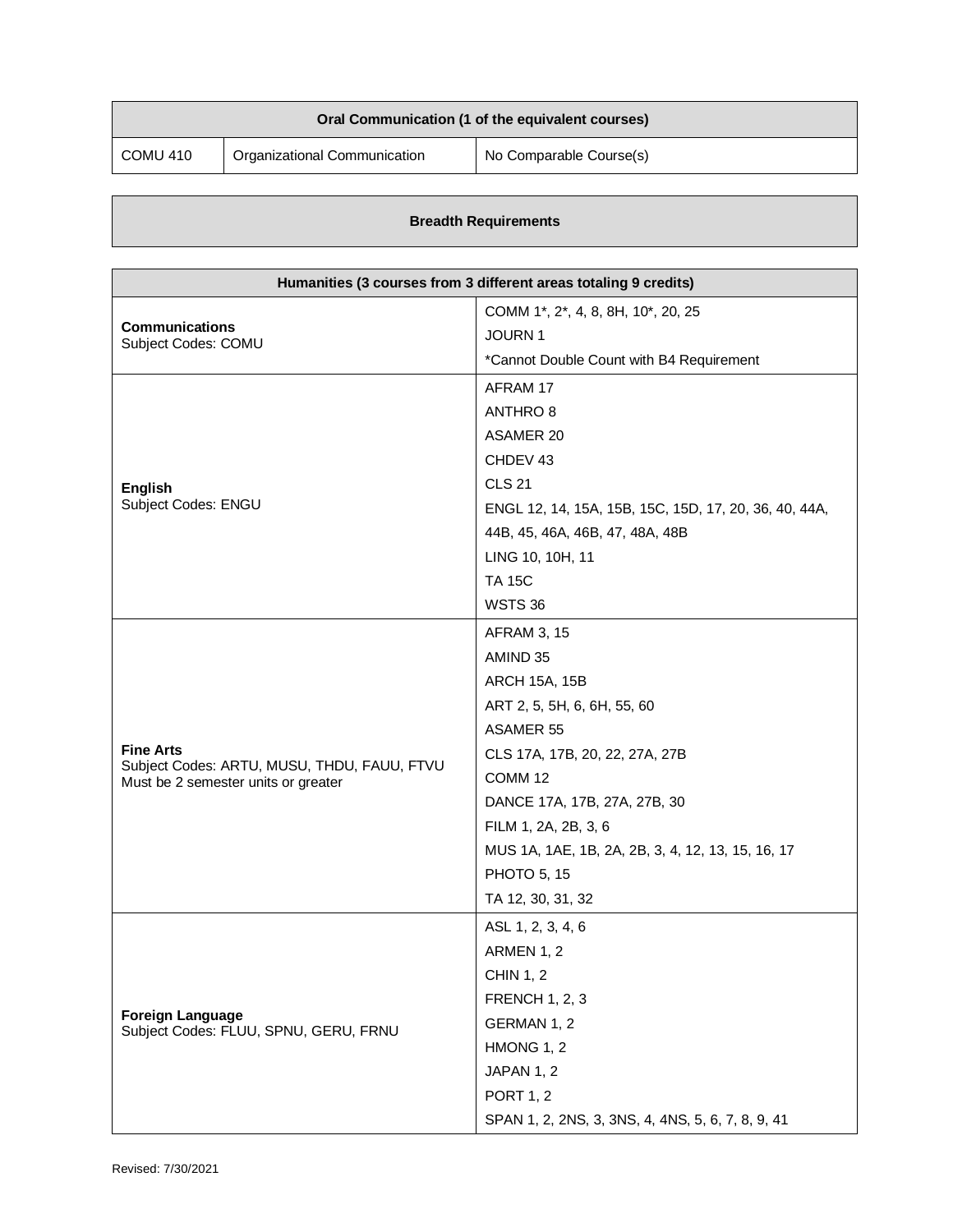| Humanities (3 courses from 3 different areas totaling 9 credits)          |                                                      |  |
|---------------------------------------------------------------------------|------------------------------------------------------|--|
| <b>Humanities</b><br>Subject Codes: HUMU                                  | AFRAM 4*                                             |  |
|                                                                           | AMST 10*                                             |  |
|                                                                           | AMIND 20 <sup>*</sup> , 31                           |  |
|                                                                           | ASAMER 8*                                            |  |
|                                                                           | ASL 7, 8                                             |  |
|                                                                           | ENGL <sub>42</sub>                                   |  |
|                                                                           | HUMAN 10, 10H, 11, 11H, 42                           |  |
|                                                                           | SPAN <sub>42</sub>                                   |  |
|                                                                           | *Cannot Double Count with Social Science Requirement |  |
| <b>Liberal Studies</b><br><b>Subject Codes: LBSU</b><br>Excludes LBSU 300 | No Comparable Course(s)                              |  |
| <b>Philosophy</b><br><b>Subject Codes: PHLU</b>                           | PHIL 1A, 1AH, 1B, 1C, 1CH, 2, 2H, 3A, 3B, 5, 6       |  |
| <b>Religious Studies</b><br><b>Subject Codes: RELU</b>                    | PHIL 1D                                              |  |

| Natural Sciences (2 courses, totaling 6 credits)                       |                                                            |  |
|------------------------------------------------------------------------|------------------------------------------------------------|--|
|                                                                        | ANTHRO 1, 1L                                               |  |
|                                                                        | ASTRO 10                                                   |  |
| <b>Natural Science</b>                                                 | BIOL 3, 4, 5, 6, 11A, 11AH, 11B, 14, 20, 21A, 21B, 22, 31, |  |
|                                                                        | 46, 55                                                     |  |
|                                                                        | CHEM 1A, 1B, 3A, 3B, 8A, 18L, 20, 28A, 28B, 29A, 29B,      |  |
| Lab credit is not required.                                            | 101P                                                       |  |
| Subject Codes: BIOU, CHMU, ESCU, FSNU, LPSU,<br>LSCU, NSCU, PSCU, PHYU | <b>FN 40</b>                                               |  |
|                                                                        | GEOG 1, 7, 8                                               |  |
|                                                                        | GEOL 1, 2, 2L, 4, 5, 9, 12                                 |  |
|                                                                        | <b>NATSCI 1A</b>                                           |  |
|                                                                        | PHYSC 11                                                   |  |
|                                                                        | PHYS 2A, 2B, 4A, 4B, 4C                                    |  |

| Social Sciences (3 courses from 3 different areas totaling 9 credits) |                                                                                     |  |
|-----------------------------------------------------------------------|-------------------------------------------------------------------------------------|--|
| <b>Criminal Justice</b><br>Subject Code: CJCU                         | AMST <sub>11</sub><br>CRIM 1, 3, 4, 5, 6, 11, 15, 16, 18, 20, 25, 36                |  |
| <b>Early Childhood Education</b><br>Subject Code: ECEU                | CHDEV 1, 3, 6, 9, 10, 11, 12, 15, 16, 17A, 17B, 20, 30,<br>37A, 37B, 39, 42, 47, 48 |  |
| <b>Economics</b><br><b>Subject Code: ECNU</b>                         | ECON 25, 40, 40H, 50, 50H                                                           |  |
| <b>History</b><br>Subject Code: HISU                                  | AFRAM 34<br>AMIND 32<br>CLS 12, 29                                                  |  |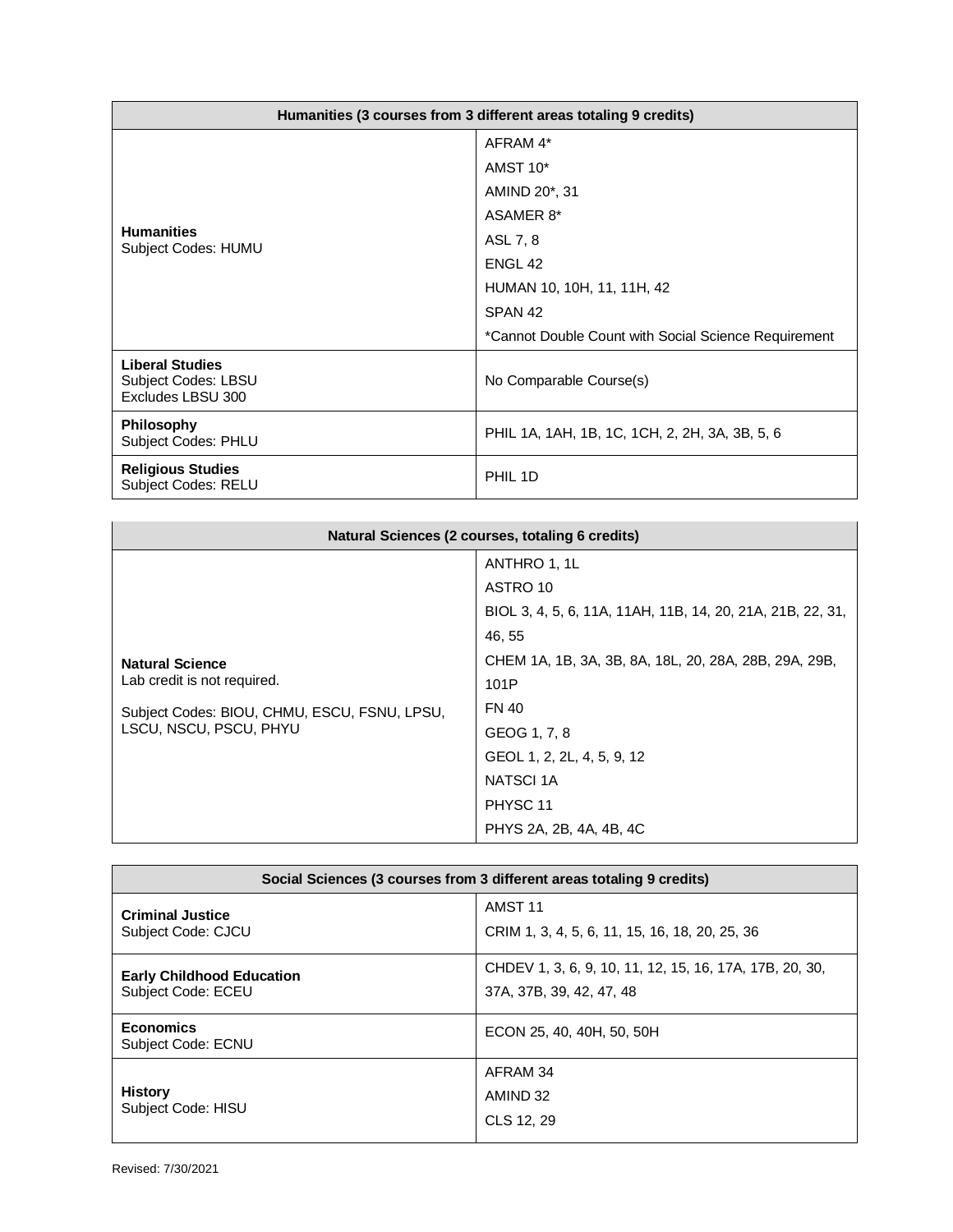| Social Sciences (3 courses from 3 different areas totaling 9 credits) |                                                                                                                                                                                                                                                               |  |
|-----------------------------------------------------------------------|---------------------------------------------------------------------------------------------------------------------------------------------------------------------------------------------------------------------------------------------------------------|--|
|                                                                       | HIST 1, 1H, 2, 2H, 3, 11, 12, 12H, 15, 17, 18, 20, 21, 22,<br>23, 25, 29, 30, 34<br><b>WSTS 22</b>                                                                                                                                                            |  |
| <b>Legal Studies</b><br>Subject Code: LEST                            | No Comparable Course(s)                                                                                                                                                                                                                                       |  |
| <b>Marketing</b><br>Subject Code: MKTU                                | MKTG 10, 12, 14, 21                                                                                                                                                                                                                                           |  |
| <b>Organizational Leadership</b><br>Subject Code: OLCU                | <b>BA40</b>                                                                                                                                                                                                                                                   |  |
| <b>Political Science</b><br>Subject Code: POSU                        | <b>CLS 13</b><br>CRIM <sub>13</sub><br>POLSCI 1, 2, 2H, 3, 5, 13, 24, 110                                                                                                                                                                                     |  |
| Psychology<br>Subject Code: PSYU                                      | CHDEV 38, 39 (approved substitution)<br>PSY 2, 2H, 5, 12, 16, 18, 25, 33, 36, 38, 39, 45                                                                                                                                                                      |  |
| <b>Social Science</b><br>Subject Code: SSCU                           | AFRAM 1, 2, 4*, 5, 6, 41<br>ASL <sub>5</sub><br>AMST 10*<br>ANTHRO 3, 4, 12, 13, 28<br>ASAMER 1, 8*, 10, 15<br>CLS 11, 28, 30<br>GEOG 2, 4A, 4B, 20<br><b>GLST 1, 2</b><br>JOURN 16<br><b>WSTS 41, 47</b><br>*Cannot Double Count with Humanities Requirement |  |
| <b>Social Work</b><br>Subject Code: SOWK                              | CHDEV 60<br>HS 20, 60                                                                                                                                                                                                                                         |  |
| Sociology<br>Subject Code: SOCU                                       | AMIND 34<br>ANTHRO 2, 2H<br><b>ASAMER 25</b><br>CLS 14, 24<br><b>HS 10</b><br>SOC 1A, 1AH, 1B, 2, 5, 7, 10, 14, 31, 32<br>WSTS 5, 7, 10, 24                                                                                                                   |  |

| <b>Liberal Education Foundations (6 Credits)</b> |                                               |                                  |
|--------------------------------------------------|-----------------------------------------------|----------------------------------|
| <b>LBSU 302</b>                                  | Information Fluency and Academic<br>Integrity | Cannot be satisfied in transfer. |
| <b>LBSU 304</b>                                  | Liberal Arts Core Foundations                 | Cannot be satisfied in transfer. |